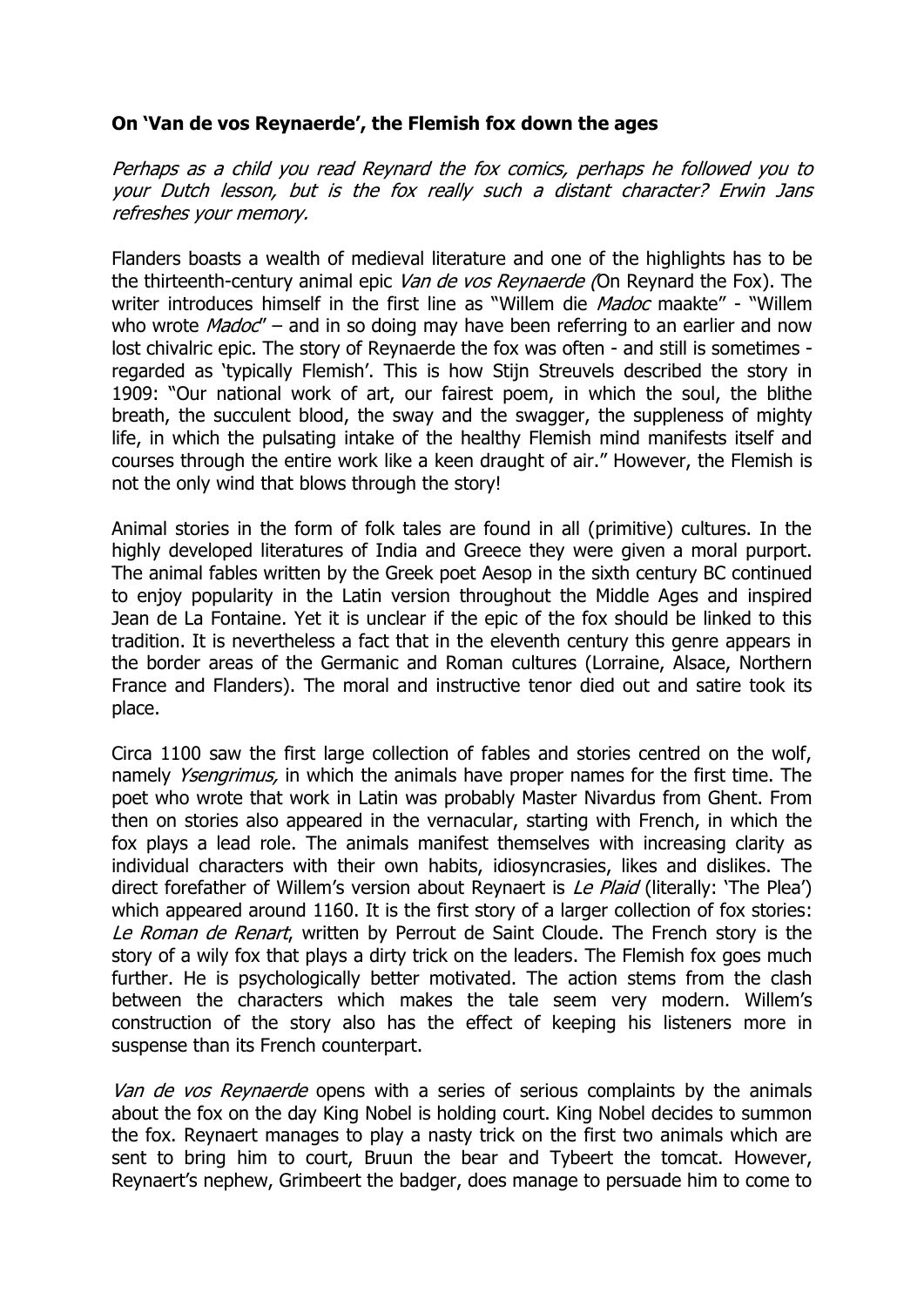the court and the fox is found guilty of a whole series of crimes. While the bear, the wolf and the tomcat prepare the gallows, the fox, in a last ditch attempt to escape death, tells King Nobel that a coup d'état is being planned against him, and that not only are the bear, the wolf and the tomcat involved in it, but also Reynaert's very own father and his nephew Grimbeert. The fact that the fox accuses his own family of high treason convinces King Nobel that the fox is telling the truth. A further argument is a secret treasure trove which the fox has seized from his father. The king wants the fox to show him where the treasure trove is, but Reynaert claims to have been excommunicated and to want to do penance by going on a pilgrimage to Rome. The king takes the fox at his word and lets him go and the fox is taken home by Cuwaert the Hare and Belijn the Ram. In his castle known as Malpertuus, Reynaert murders Cuwaert and sends Belijn to King Nobel with a bag. He tells him that it contains a letter, but in reality what is in it is Cuwaert's head. The king rides out to Malpertuus with his noblemen to kill the fox, but Reynaert has already fled.

Reynaert is a special sort of hero. He is cunning, egoistic, deceitful, perverse, violent and sarcastic. He makes a fool of everyone and everything. Foxes were not well liked in the Middle Ages. They were regarded as beasts of prey capable of causing a great deal of damage. As chicken thieves they could cause hunger and even food shortages in the countryside. The fox was also a carrier of rabies and was seen as the personification of the devil. He could pretend to be dead, keeping as still as a corpse, so birds would come up to him and when they were very close, he would gobble them up. In short, the fox was a crafty, malicious and sinister animal.

Over the centuries a gentler version of the Reynaert story developed, as is often the case with folk tales, including the so-called fairytales of the Brothers Grimm which were originally cruel and often obscene. Van de vos Reynaerde is not so much an entertaining story about a cunning fox; it is a harsh, satirical and at times sarcastic analysis of medieval society which spares no one.

It is hardly surprising that the Reynaert story has left its mark on literature and illustrations internationally. In Flanders factors such as censorship in the sixteenth century, the Flemish Movement and the simplified children's book gave the potentially chameleonic Reynaert figure a rather more respectable image for a while. The Reynaert adaptations for the stage by Paul de Mont (1895-1950) are now famous. He made his first adaptation in 1925 for Flemish amateur dramatics. In the 1940s de Mont wrote a second version rendered famous by Ast Fonteyne's school performances, which is still regularly performed in amateur circles. Louis Paul Boon wrote a much more gruesome and sombre version of the Reynaert story in Wapenbroeders (1955):

"Reinaert, at the outset still a pious, well-meaning man, founds the republic of free men. The first to join is his nephew, the wolf. And the wolf says: yes the republic of the free, everything here is ours, and he seizes Reinaert and tries to devour him. Then Reinaert discovers that he is constantly threatened and robbed, insulted and kicked and resistance sets in. He thinks: it would be much better if I just looked after myself. At that point he starts deceiving and lying to everyone." Wapenbroeders is Boon's settlement of accounts with the society he saw emerge after the war and also with the Communist party of which he was a greatly